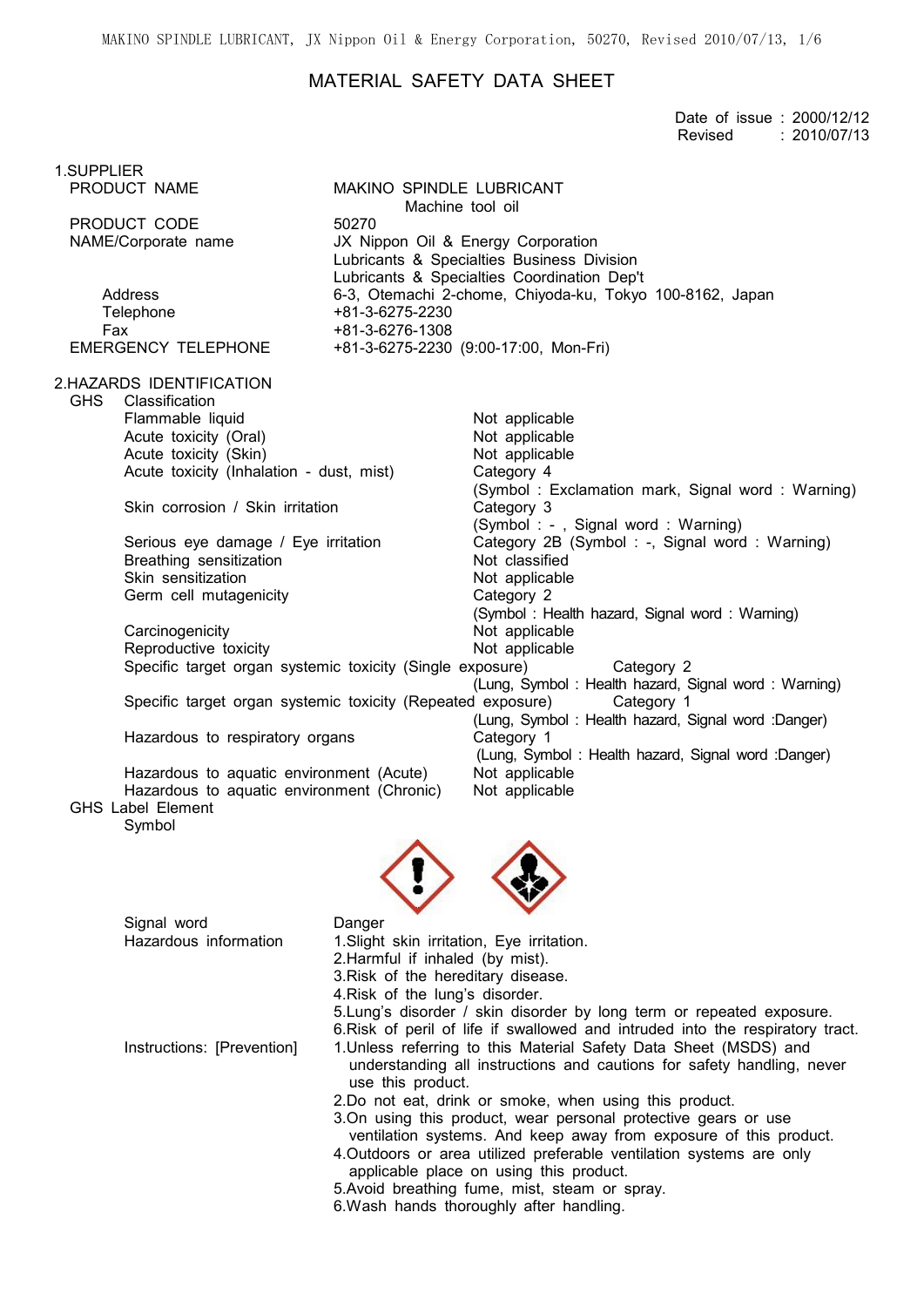MAKINO SPINDLE LUBRICANT, JX Nippon Oil & Energy Corporation, 50270, Revised 2010/07/13, 2/6 [Response] 1.IF INHALED: Remove to fresh air and keep at rest in a position comfortable for breathing. Get medical advice and treatment by a physician, if feeling unwell. 2.IF ON SKIN: Wash immediately with soap and water. Get medical advice and treatment by a physician, if skin irritation occurs or feeling unwell. 3.IF IN EYES: Rinse cautiously with water for several minutes. Then, remove contact lenses, if present and easy to do. And moreover keep washing eyes. Get medical advice and treatment by a physician, if eye irritation persists or feeling unwell. 4.IF SWALLOWED: Rinse mouth. Do not induce to vomit. Get medical advice and treatment by a physician. 5.IF EXPOSURED: Get medical advice and treatment by a physician. 6.Remove polluted clothing. If reuse them, wash before reuse. 7.Wash hands after handling. [Storage] 1.Storage in lockable or entry controlled facilities, which have to be well-ventilated and blocked sunshine insertion. Keep away from direct rays of sunshine. 2.Storage at cool and well-ventilated place. [Disposal] 1.Waste product and packages have to be disposed properly by authorized facilities, in conformance with national and local regulations. 3.COMPOSITION/INFORMATION ON INGREDIENTS Single composition / Mixture Mixture Substance name or common name Lubricating oil (Petroleum hydrocarbons and additive) INGREDIENTS Lubricating base oil >98mass% Lubricating oil additive <2mass% Chemical structure (chemical formula) Unspecified CAS No. 2008 Not disclosed Hazardous ingredient information This product is not formulated to contain ingredients which have exposure limits established by regulatory agencies. 4.FIRST AID MEASURES Inhalation : Remove a victim to fresh air and keep at rest in a position comfortable for breathing. Get medical advice and treatment by a physician, if feeling unwell. Skin contact : Wash immediately with soap and water. Get medical advice and treatment by a physician, if skin irritation occurs or feeling unwell. Eye contact : Rinse cautiously with water for several minutes. Then, remove contact lenses, if present and easy to do. And moreover keep washing eyes. Get medical advice and treatment by a physician, if eye irritation persists or feeling unwell. Ingestion : Rinse mouth. Do not induce to vomit. Get medical advice and treatment by a physician. Protection for person giving first aid No useful data Precautions for a physician No useful data 5.FIRE FIGHTING MEASURES Extinguishing media  $P$ owder, foam, carbon dioxide (CO<sub>2</sub>), sand, mist water.<br>Media which should be avoided Do not use water iets (stick iets) for extinguishing fire. Do not use water jets (stick jets) for extinguishing fire, as this may help the spread of flame. Specific hazards **Possibly container explosion occurs, when exposed to heat.** Risk of generating irritative, toxic or corrosive gases. Specific fire extinguishing method Block flammable items to the fire. Sprinkle neighboring facilities and cool off. Remove containers from firing area if not dangerous. If impossible to do, sprinkle the containers and circumference

to cool off. After extinguished, keep cooling containers enough with a plenty of water. Select appropriate extinguishant depending on the type of fire. Protection for firefighters Wear chemical protection clothes and appropriate air-inhaler. Do the fire fighting from windward.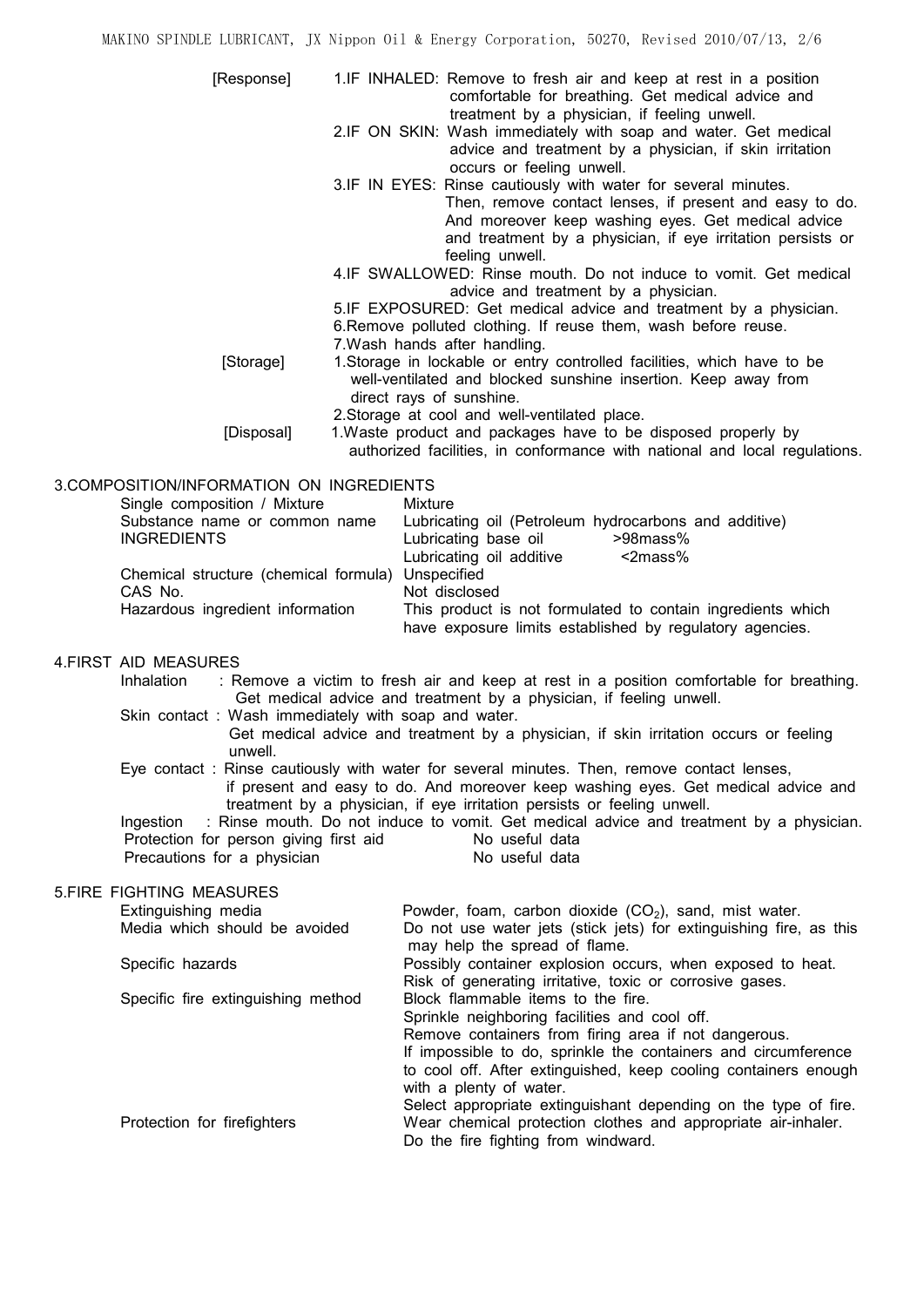| <b>6.ACCIDENTAL RELEASE MEASURES</b>                  |                                                                                                                                                                                                                                                                                                    |
|-------------------------------------------------------|----------------------------------------------------------------------------------------------------------------------------------------------------------------------------------------------------------------------------------------------------------------------------------------------------|
| Precaution for the human body                         | Wear the protection clothes, glasses or other protective gears,                                                                                                                                                                                                                                    |
| Environmental precautions                             | while working.<br>1. Prevent spills from entering sewers or drains and contact<br>with soils.                                                                                                                                                                                                      |
|                                                       | 2. When released on the sea and use chemicals for the<br>purpose of counter measures, use only chemicals complied<br>with regulations.                                                                                                                                                             |
| Removing method                                       | 1. Eliminate all source of ignition, flammables.<br>2.If small amount of spills, absorb it by sand or rags, or<br>scrape up with rags.<br>3.If released a large amount, keep out people entering by<br>setting ropes around the place polluted. Then stop flow by                                  |
|                                                       | putting dirt and lead to safety place for recovery to empty<br>vessels.<br>4. When released on the sea, use oil fence to prevent<br>spreading, then absorb the oil to blotter mat. When use<br>chemicals for the purpose of counter measure, use only<br>chemicals complied with regulations.      |
| The preventive measures against<br>secondary disaster | 1. Report immediately to the authorities concerned for preventing<br>secondary disasters.<br>2. Eliminate all source of ignition and flammables.                                                                                                                                                   |
| 7.HANDLING AND STORAGE                                |                                                                                                                                                                                                                                                                                                    |
| Handling:                                             |                                                                                                                                                                                                                                                                                                    |
| <b>Technical measures</b>                             | 1. Avoid contact with flame, spark or high temperature source, and keep<br>attention not to vaporize in vain.                                                                                                                                                                                      |
|                                                       | 2. Take counter measures to static electricity, and use clothes, shoes<br>and other gears with conductive characteristics.                                                                                                                                                                         |
|                                                       | 3. When repairing or making some change to machines including oil in it,<br>remove to safety place and drain the remaining oil completely, before<br>it.                                                                                                                                           |
|                                                       | 4. When taking out oil from a container, use a pump suitable for oil.<br>Do not use a narrow tube to suck oil with mouth. Never drink it.<br>5. Use protective gears if possibly contact to skin or eyes.                                                                                          |
|                                                       | 6. When mist generated, use appropriate air-inhaler not to inhale mist.                                                                                                                                                                                                                            |
|                                                       | 7. Keep container closed tightly, when out of use.<br>(Note) In case of engine oil: According to some animal tests, there is<br>a possibility to result in cancer, when contact with engine oil for<br>a long term.                                                                                |
| <b>Note</b>                                           | 1. Keep attention to enough ventilating and also avoid flame or sparks,<br>because vapor or mist of product is heavier than air, so that it tends<br>to remain on the floor.                                                                                                                       |
| For safety handling                                   | 1. Handle it at ambient temperature. Keep away from water and other<br>contaminants.<br>2. Avoid contact with halogens, strong acids, alkali compounds,                                                                                                                                            |
|                                                       | or oxidizers.                                                                                                                                                                                                                                                                                      |
| Storage:                                              |                                                                                                                                                                                                                                                                                                    |
| Preferable conditions                                 | 1. Keep containers in a cool, well-ventilated area. Avoid the direct rays<br>of for storage sunshine.<br>2. Display and storage must comply with national and local regulations as<br>dangerous materials.<br>3. Avoid heat, spark, and flame. Do not let accumulate static electricity.           |
| <b>Technical measures</b>                             | 1. When using electrical instruments at storage area, the instruments<br>have to be explosion-proof and have to be grounded.                                                                                                                                                                       |
| <b>Note</b>                                           | 1. Avoid contact with halogens, strong acids, alkali compounds,                                                                                                                                                                                                                                    |
| For keeping packages<br>safety                        | or oxidizers. And never keep at same place with those materials.<br>1.Do not pressurize empty containers, because it has the risk of<br>explosion.<br>2.Do not make welding, heating, punching, and cutting to packages.<br>Possibly, sparks from those processes result in ignition or explosion. |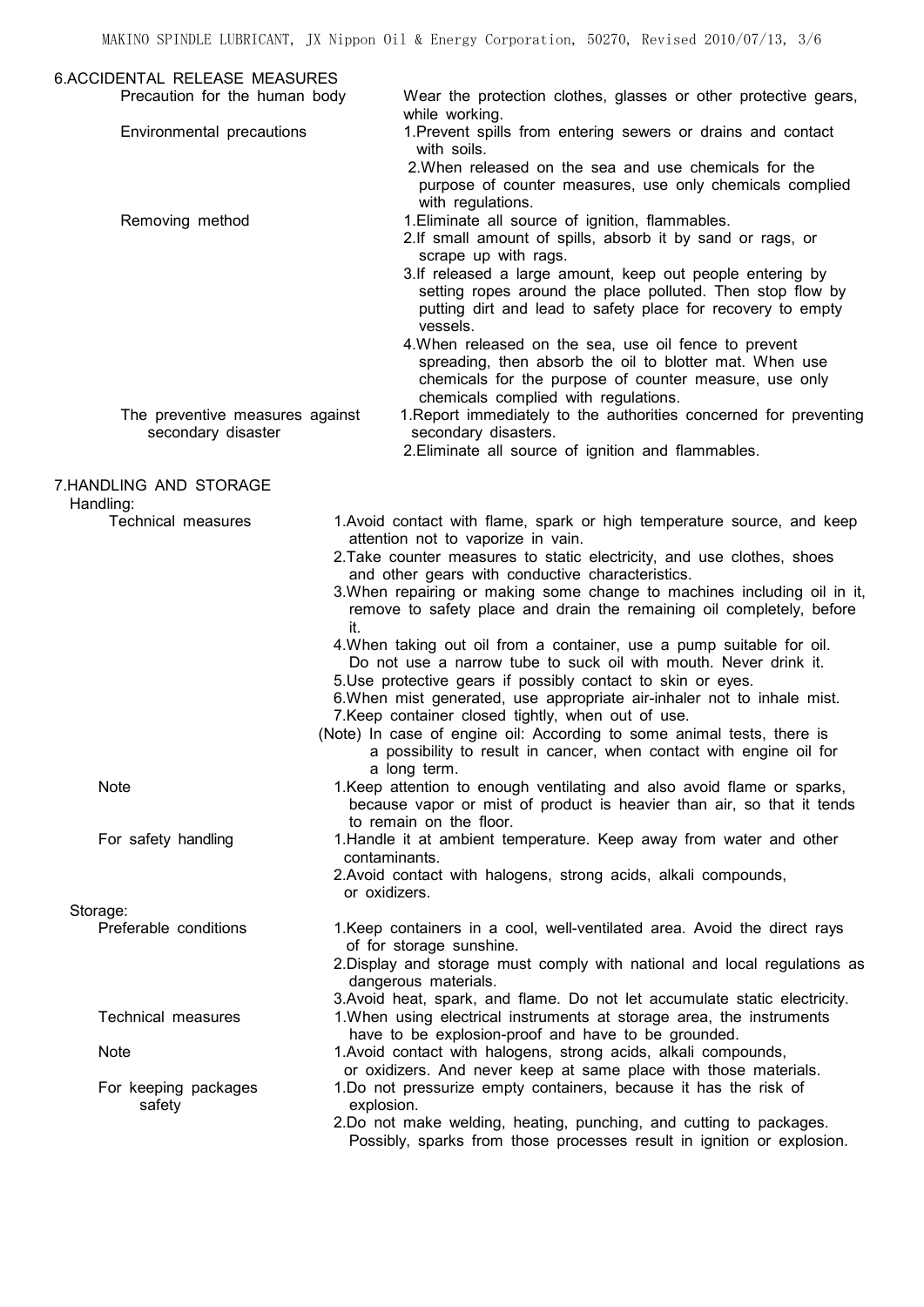8.EXPOSURE CONTROLS/PERSONAL PROTECTION Technical measures Use this product at well-ventilated rooms or areas. When working at enclosed place, such as tanks, reservoirs, and so on, keep attention not to result in suffocation, accordingly, use air-inhaler or appropriate equipments. Exposure limit  $\cdot$  oil mist : 10mg/m<sup>3</sup>, for 15 minutes  $\cdot$ oil mist : 5mg/m<sup>3</sup>, for 8 hours Hand protection **Use gloves applied to handling hydrocarbon fluid.**  Nitrile or neoprene is recommended. Eye protection **Use glasses or goggles, in case of splashing risk.**<br>Skin and body protection Use facemasks, boots, and cloths applied to hydro Use facemasks, boots, and cloths applied to hydrocarbon fluid, if needs. Use safety shoes, when drum handling. Avoid wearing a watch, rings, or similar items, which possibly cause some skin diseases, when this product is held between such items and skin. Hygienic attentions Avoid contact to the skin for long term or repeatedly, especially used or wasted oil. When contact to the skin, wash immediately with soap and water, again and again. Do not use abrasives, solvents or fuels. Do not use polluted cloths with this product to naked hands. Do not put polluted rags into the pockets of working clothes. Do not eat, drink or smoke while handling this product. Remove clothing immediately, when polluted. If reuse them, wash thoroughly. 9.PHYSICAL AND CHEMICAL PROPERTIES

| S.FIII SICAL AND CHLIMICAL FIVOF LIVILLO               |                                                               |  |  |  |  |
|--------------------------------------------------------|---------------------------------------------------------------|--|--|--|--|
| Physical state / Color / Appearance                    | Light yellow, clear fluid                                     |  |  |  |  |
| Odor                                                   | Not determined                                                |  |  |  |  |
| pH                                                     | Not determined                                                |  |  |  |  |
| Melting / Freezing point                               | $< 7.5^{\circ}$ C                                             |  |  |  |  |
| Pour point                                             | Not determined                                                |  |  |  |  |
| Boiling point or initial distillation point            | $>250^{\circ}$                                                |  |  |  |  |
| Flash point                                            | $>95^{\circ}$ C (COC)                                         |  |  |  |  |
| Explosion range                                        | LEL 1.0% (estimated)<br>UEL 7.0% (estimated)                  |  |  |  |  |
| Vapor pressure                                         | Not determined                                                |  |  |  |  |
| Vapor density (Air=1)                                  | Not determined                                                |  |  |  |  |
| Density                                                | 0.78g/cm <sup>3</sup> (15°C)                                  |  |  |  |  |
| Solubility in water                                    | Insoluble in water                                            |  |  |  |  |
| Octanol / water distributed coefficient Not determined |                                                               |  |  |  |  |
| Auto ignition temperature                              | Not determined                                                |  |  |  |  |
| Decomposition temperature                              | Not determined                                                |  |  |  |  |
|                                                        |                                                               |  |  |  |  |
| <b>10.STABILITY AND REACTIVITY</b>                     |                                                               |  |  |  |  |
| Stability                                              | Stable at the normal condition                                |  |  |  |  |
| Dangerous reaction (possible)                          | Avoid contact with strong oxidizer                            |  |  |  |  |
| Materials to avoid contact                             | Halogens, strong acids, alkali compounds and oxidizers        |  |  |  |  |
| Materials to avoid mixing with                         | Currently, no useful data                                     |  |  |  |  |
| Dangerous or harmful constituent,                      | Currently, no useful data                                     |  |  |  |  |
| when decomposition occurs                              |                                                               |  |  |  |  |
| 11.TOXICOLOGICAL INFORMATION                           |                                                               |  |  |  |  |
| Acute toxicity<br>Pass; skin (rat)                     | LD50<br>>5000mg/L                                             |  |  |  |  |
| Pass; oral (rat)                                       | LD50<br>>5000mg/kg                                            |  |  |  |  |
| Inhalation (mist, rat)                                 | LD50=2.18>2000mg/L (Category 4)                               |  |  |  |  |
| Skin corrosion / Skin irritation                       | Possibly cause irritation, when contact to skin. (Category 3) |  |  |  |  |
| Serious eye damage / Eye irritation                    | Possibly cause irritation, when contact to eye. (Category 2B) |  |  |  |  |
| Breathing sensitization                                | Currently, no useful data                                     |  |  |  |  |
| Skin sensitization                                     | Currently, no useful data                                     |  |  |  |  |
| Germ cell mutagenicity                                 | Currently, no useful data                                     |  |  |  |  |
|                                                        |                                                               |  |  |  |  |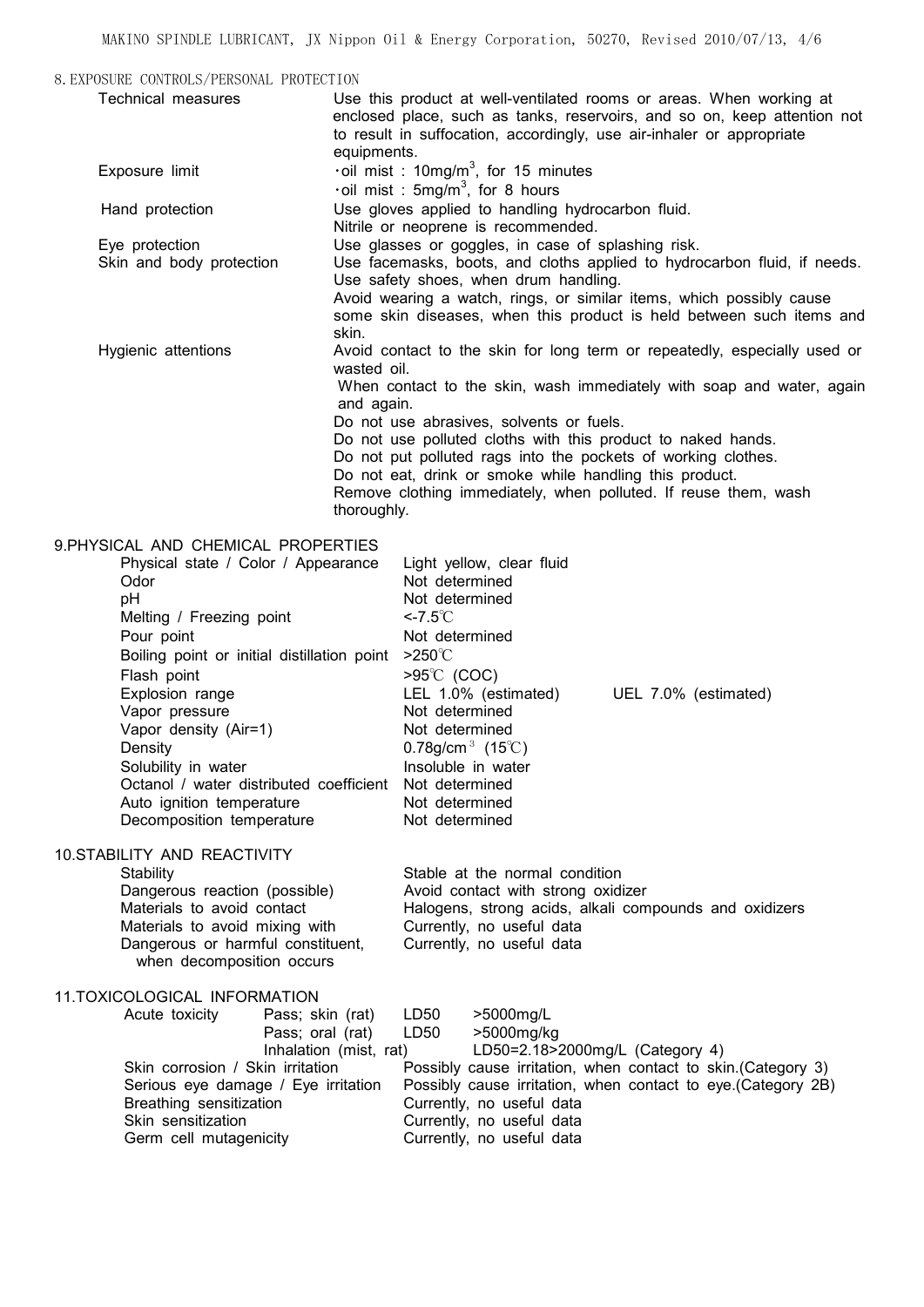| Carcinogenicity                                                         | Lubricating base oil:                                                                                                           |                                                                                                                                           |  |  |
|-------------------------------------------------------------------------|---------------------------------------------------------------------------------------------------------------------------------|-------------------------------------------------------------------------------------------------------------------------------------------|--|--|
|                                                                         | (Article 6)                                                                                                                     | Evaluation by OSHA: Base oil is highly refined and classified as group 3 in IARC.<br>(Not classified as carcinogenicity for human beings) |  |  |
|                                                                         | Evaluation by EU: It is not necessary to be indicated as carcinogenicity.(Article 7)<br>Currently, no useful data<br>Additives: |                                                                                                                                           |  |  |
|                                                                         | (Note) In case of engine oil: According to some animal tests, there is<br>a long term.                                          | a possibility to result in cancer, when contact with engine oil for                                                                       |  |  |
| Reproductive toxicity                                                   |                                                                                                                                 | Currently, no useful data                                                                                                                 |  |  |
| Specific target organ systemic toxicity (Single exposure)               |                                                                                                                                 | Possibly cause disease of lung<br>(Category 2)                                                                                            |  |  |
|                                                                         | Specific target organ systemic toxicity (Repeated exposure)                                                                     | Possibly cause disease of lung<br>(Category 1)                                                                                            |  |  |
| Hazardous to respiratory organs                                         |                                                                                                                                 | Currently, no useful data                                                                                                                 |  |  |
| 12.ECOLOGICAL INFORMATION                                               |                                                                                                                                 |                                                                                                                                           |  |  |
| Ecological toxicity /<br>acute toxicity                                 | Fish (Lepomis macrochirus) LL50/96h 10000mg/L (Article 8)<br>Fish (Rainbow trout)<br>Crustacean (water flea)<br>EC50/48h        | LC50/96h >5000mg/L (Article 9)<br>>1000mg/L (Article 10)                                                                                  |  |  |
| Residual property /<br>biodegradation                                   | Currently, no useful data                                                                                                       |                                                                                                                                           |  |  |
| Bioaccumulation potential                                               |                                                                                                                                 | Though it may accumulate in the living body, its bioaccumulation may<br>be controlled through the metabolism process, actually.           |  |  |
| Mobility in soil                                                        | Currently, no useful data                                                                                                       |                                                                                                                                           |  |  |
| 13.DISPOSAL CONSIDERATIONS                                              |                                                                                                                                 |                                                                                                                                           |  |  |
| Waste disposal                                                          |                                                                                                                                 | Waste product must be disposed properly in accordance with federal,<br>state and local environmental control regulations.                 |  |  |
| Waste classification<br>European waste catalogue Not available<br>(EWC) | Not classified                                                                                                                  |                                                                                                                                           |  |  |
| Hazardous of waste                                                      |                                                                                                                                 | Currently, this product is not regarded as hazardous waste, which is                                                                      |  |  |

MAKINO SPINDLE LUBRICANT, JX Nippon Oil & Energy Corporation, 50270, Revised 2010/07/13, 5/6

defined by EU Directive 91/689/EC.

## 14.TRANSPORT INFORMATION

| International transport regulations |  |  |
|-------------------------------------|--|--|
|-------------------------------------|--|--|

| Regulatory           | UN number      | Proper shipping name | Class | Packing group | Label | Additional  |
|----------------------|----------------|----------------------|-------|---------------|-------|-------------|
| Information          |                |                      |       |               |       | information |
| <b>ADR/RID Class</b> | Not regulated. |                      |       |               |       |             |
| AND Class            | Not regulated. |                      |       |               |       |             |
| <b>IMDG Class</b>    | Not regulated. |                      |       |               |       |             |
| IATA-DGR Class       | Not regulated. |                      |       |               |       |             |

Specific safety measures and conditions of transportation

Prevent the packages containing this product from receiving remarkable friction or shaking.

15.REGULATORY INFORMATION

| Registered |  |  |
|------------|--|--|
| Registered |  |  |
| Registered |  |  |
| Registered |  |  |
| Registered |  |  |
| Registered |  |  |
| Registered |  |  |
|            |  |  |